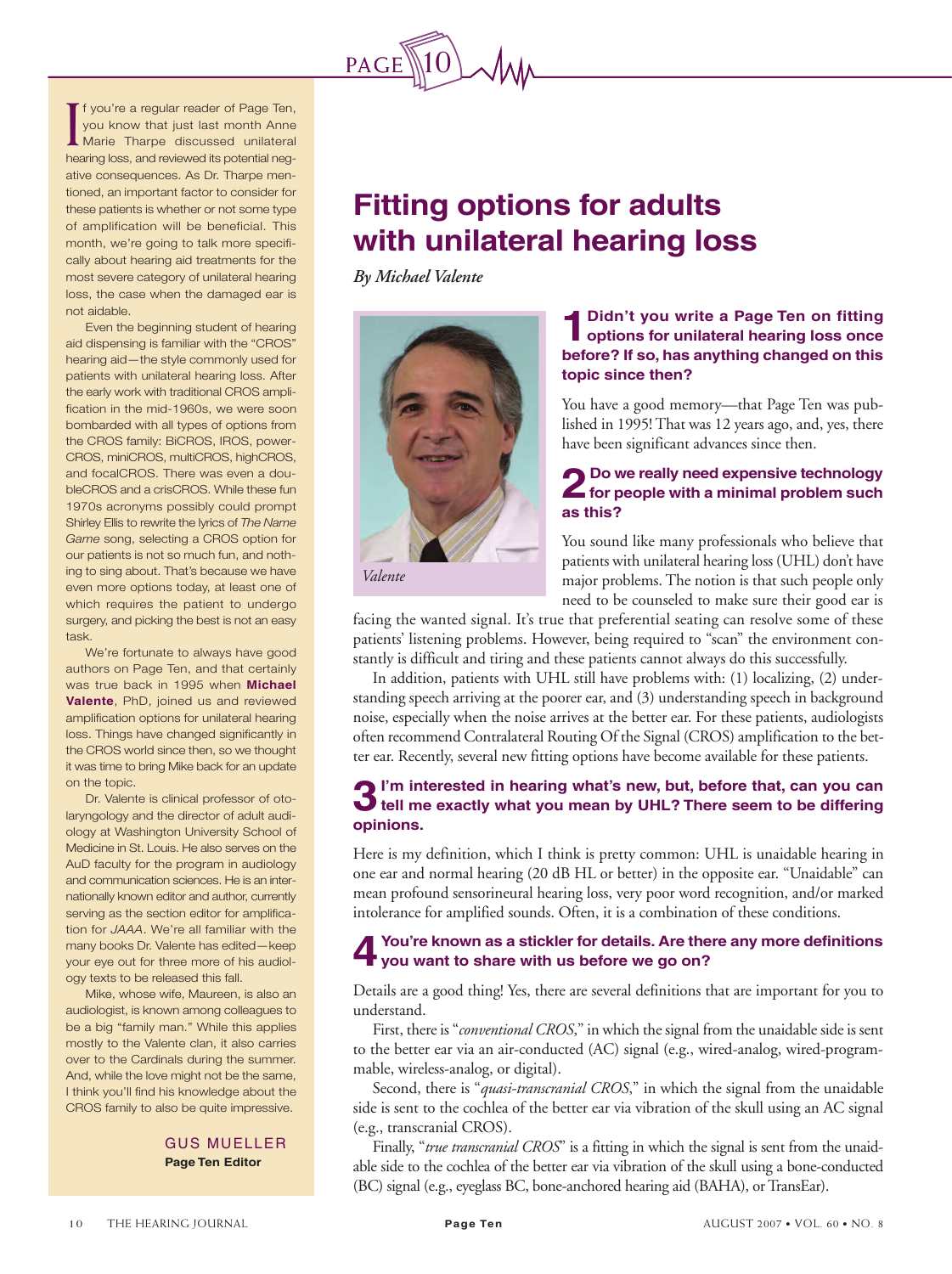## **5Isn't the traditional CROS the "gold standard" for treating these patients?**

Probably, but that doesn't mean it's always the best thing to do. Sometimes a profession becomes accustomed to doing things one way and is reluctant to change.

For example, when fitting CROS, the audiologist should consider the communication strategies the patient has developed. Typically, many UHL patients have been communicating with one normal and one unaidable ear for some time. Over the years, they develop strategies to situate themselves so the wanted signal is on their good side. When they are able to do this, they perform quite well.

On the other hand, these patients try to avoid situations where the noise is on their good side and the signal is on their poor side. As one can imagine, constantly "scanning" the environment so their good ear is toward the signal and their poor ear is toward the noise can be tiring. Also, typically the signal is mixed with the noise and is not only on one side or the other.

## **6So what's wrong with all that? Sounds like good listening strategies to me.**

Well, consider that when we fit a CROS hearing aid, we place a microphone over or in the poor ear to capture the wanted signal the patient was missing. However, there is a strong likelihood that noise will arrive on that side as well. This noise, which in the past was attenuated by the patient's poor hearing, is now amplified and sent to the better ear. Thus, the well-intentioned practitioner has reversed the patient's unaided world. What was "difficult" without amplification becomes "easier" (i.e., speech on the poor side), but what was "easier" without amplification now becomes more difficult (i.e., noise on the poor side). Thus, the use of amplification has reversed the patient's world by making "easy listening" difficult and "difficult listening" easy.

#### **7I see. So, is there really any patient benefit?**

That's difficult to say. The question really is what have you done to improve the patient's overall listening between unaided and aided? The answer is "probably little."

That's especially true if the patient frequently listens in background noise. This may explain, at least in my experience, the

higher rate of dissatisfaction among patients fitted with CROS instruments than those using other forms of hearing aids. Some of these anticipated problems (e.g., the "reversed listening world") can be addressed with extensive counseling, but in many cases patients remain dissatisfied.

#### **8You've made a compelling argument about the problems associated with CROS amplification. Do you have any solutions?**

Yes, I have two. One solution is currently available and the other is something to ponder for future development.

First, it may seem unconventional, but consideration should be given to dispensing a bilateral contralateral routing of the signal (BICROS) type of fit so a volume control is available on the microphone side and there is an open earmold in the better ear. This arrangement allows the patient to reduce amplification from the microphone on the poor side if he or she perceives noise, yet still achieve the benefits of the open earmold fit to the normal ear. A similar outcome can be achieved with an on/off switch.

A second solution, which has not yet been investigated, is to use DSP noisereduction algorithms. For example, what if a CROS/BICROS aid could be developed in which the noise-reduction algorithm in the aid on the poor ear would shut the aid off (or significantly attenuate amplification) when an unmodulated signal (noise) was detected? This type of fitting could resolve one of the problems presented above because the offside microphone would be active only when the processor detected a modulated signal (speech). In this manner, what was "easier" unaided would remain "easier" aided (signal on the better side; noise on the poor side) and what was "difficult" unaided (signal on the poor side; noise on the good side) would become "easier" aided because the noise would not be amplified as it is in current CROS/BICROS aids. This strategy could improve user satisfaction with amplification.

#### **9So, do I take it you're not a big fan of CROS? That's sort of a problem, because we're only on Question 9!**

It's not that I'm not a fan of CROS, it's just that I think it can present obstacles and is typically not a fitting that results in user satisfaction or benefit. But, in many cases, it's the best we have to offer, so let me give you a quick run down on what's available. As you know, "conventional" CROS is available as *wired-analog, wired-programmable with directional microphones, wireless-analog,* and *wireless-digital*.

We talked about the early attempts to improve communication for UHL patients in my last Page Ten.1-4 One of the major drawbacks of the earlier CROS systems was the need for a wire connecting the output from the microphone on the impaired ear to the receiver on the better ear.

To solve this problem, Telex introduced a wireless BTE to ITE CROS. an instrument now available from Phonak. Other models included a BTE to BTE version. This wireless CROS used an amplitudemodulated carrier frequency to transmit signals from the microphone on the side of the impaired ear to the receiver placed in the better ear.

Distance between the transmitter and receiver is critical. It is typically about 6.5 inches, and for every half-inch increase in this distance, gain *decreases* by 3-4 dB. Clinically, a major drawback of these wireless CROS systems was the limited ability to shape the frequency-gain response to provide the prescribed gain to the aided ear. Most of these models were non-programmable, and were delivered with only a lowfrequency tone control or low *and* high-frequency tone controls as a means to shape the frequency response.

In the past several years, several manufacturers have re-introduced wireless BTE to BTE, BTE to custom, and custom to custom CROS aids with directional-microphone technology and *multichannel digital signal processing*. Due to significant advances in digital signal processing (DSP) over the past decade, these models have eliminated most of the shortcomings cited above for the original wireless models.

An example of a wireless DSP CROS system is one that uses a CROSLink FM transmitter and an FM receiver attached to a direct auditory input (DAI) boot. This can be coupled to BTEs from more than 30 manufacturers. The reader can go to www.phonak.com/croslink for BTE compatibility, audio shoe order numbers, CROSLink pin orientation, and DPAI (designated programmable audio input) status.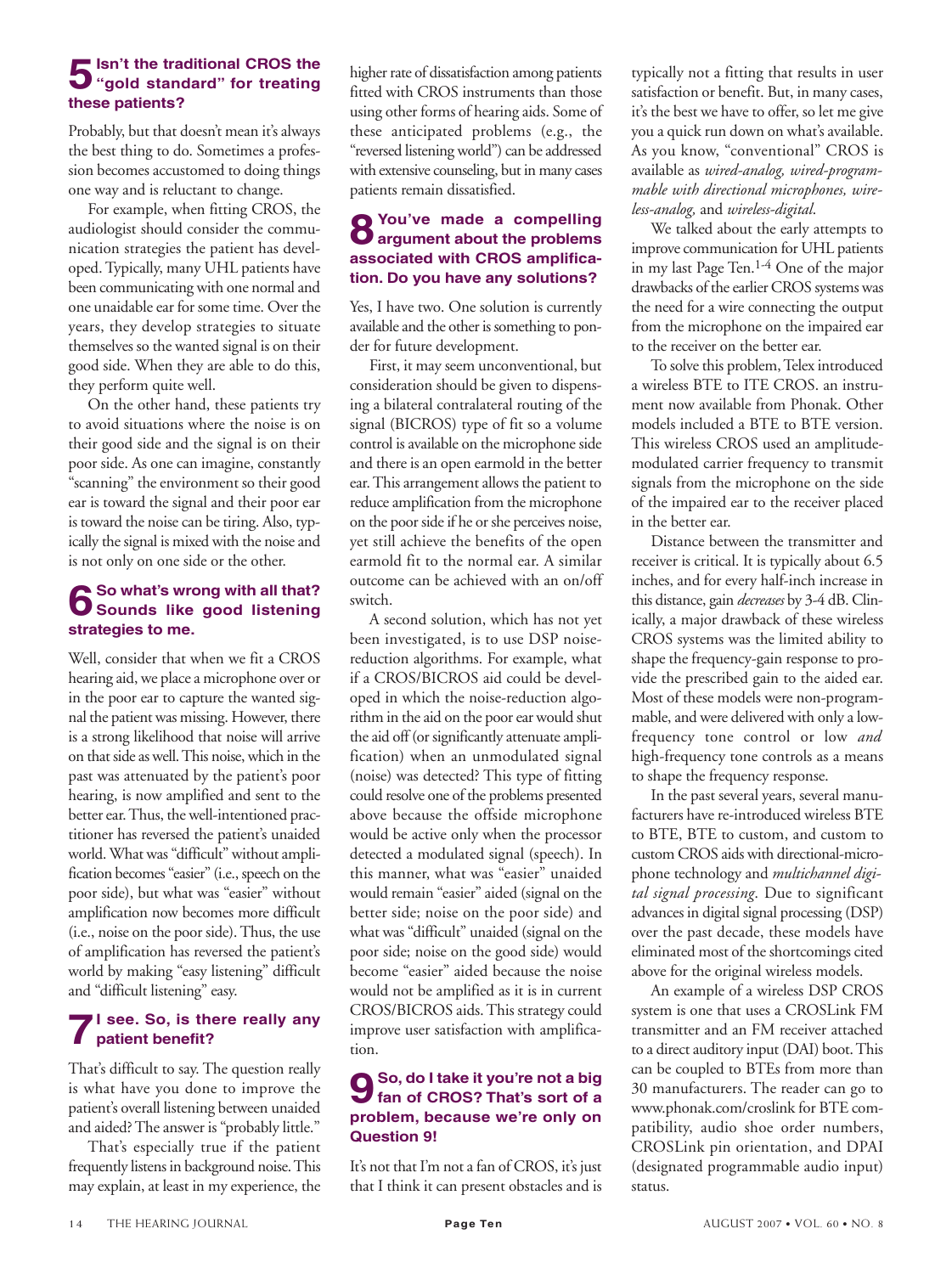#### **10You mentioned earlier that there are some more unconventional CROS-type fittings. Can you tell us about them?**

Certainly. One of the more unconventional fittings is the quasi-transcranial CROS, which several authors have advocated.5-9 These authors suggested the unthinkable! That is, to fit a high-output AC hearing aid in the impaired ear to take advantage of the fact that the cochleas of each ear are not acoustically isolated. That is, if an AC signal of high output is presented to the cochlea of an impaired ear, the signal will eventually be heard in the cochlea of the better ear because it will be intense enough to overcome the acoustic isolation (interaural attenuation-IA) between the cochleas. Because the signal picked up by a microphone placed in the impaired ear is transferred to the cochlea of the better ear through the cranial structures of the temporal bone, the authors refer to this as *transcranial CROS*.

I prefer to call it "*quasi-transcranial*" because the mode of transmission to the cochlea of the better ear is via AC and not via the more efficient method of BC that is used with other fittings. In an effort to determine if quasi-transcranial fittings had merit, back in the mid-1990s we evaluated 12 patients who had one unaidable ear and normal hearing in the opposite ear. 10 We fitted the impaired ear of each patient with a strong ITE hearing aid (maximum saturation sound pressure level of 120 dB; full-on gain of 55-65 dB) with a long canal and pressure vent. At the end of 4 weeks, half the patients believed that the ITE quasi-transcranial CROS provided significant benefit, while the other half noted little benefit and decided to continue using their current hearing aids or not pursue amplification.

It is important to remember that the acceptance rate at Washington University at that time for conventional CROS fittings for this population (normal hearing in the better ear) was approximately 10%, while the acceptance rate for the quasitranscranial CROS was 50%. The reasons that many patients rejected the quasi-transcranial CROS were related to feedback or to a sensation of vibration generated from the hearing aid. The results of this study were encouraging. Interestingly, and of some clinical value, was that the patients who preferred the quasi-transcranial fit were those with the lowest interaural attenuation values (i.e., greater ease for the amplified signal to reach the normal ear).

## **11Didn't you once write about a probe-mic method for fitting transcranial instruments?**

It's good to know that at least one person read those articles!10-11 Yes, we detailed a method whereby probe-mic testing was used to measure the transcranial thresholds (in dB SPL) of the poor ear by placing a probe microphone in the poor ear while measuring thresholds at 250-8000 Hz. This value (in dB SPL) was coined "transcranial threshold (TCT)" and represented the lowest level by which the realear aided response (REAR) in the poor ear had to exceed TCT in order to verify that the output from the hearing aid provided sufficient amplification to be heard in the cochlea of the better ear. In this way, you actually have a "prescriptive target" for your transcranial fitting.

#### **12I might try that. But, the bigger issue seems to be that not many of your subjects believed the quasi-transcranial fit solved their listening problems. Also, doesn't the idea of putting a hearing aid into a "dead" ear almost seem unethical?**

Yes, on the surface, it might appear that placing a hearing aid into a "dead" ear is unethical. But you must remember that this approach is not aiding the "dead" ear but rather using it as a conduit to apply amplification to the normal ear on the opposite side. It's really not any different in concept from placing a piece of tubing into a normal ear and applying amplification to a normal ear, as we do routinely in traditional CROS fits.

#### **2**It seems that advances in **DSP might help us address some of the shortcomings you mention. Have you given any thought to re-visiting quasi-transcranial fits using DSP technology?**

Oh, great minds think alike! Yes, I've recently revisited quasi-transcranial because of advances in DSP. The greatest potential advantage of DSP is the availability of feedback management and noise reduction. Remember, one limiting factor preventing success with the analog version was that feedback did not allow sufficient output for the measured REAR to exceed the transcranial threshold (TCT in dB SPL) in the poor ear.

We're currently completing a pilot project on four single-sided deafness (SDD) patients using a high-power DSP BTE aid with excellent feedback management. If successful, this project will be expanded to a larger subject pool and communication will begin with interested hearing aid manufacturers to determine the feasibility of interacting noise reduction to reduce the output of the aid if noise is detected on the poor side as described above.

## **14Earlier, you mentioned a "true-transcranial." How does this differ from a quasi-transcranial"?**

Actually, there are three options of "truetranscranial." The first is a straightforward bone-conduction fitting in which a bone vibrator is placed on the mastoid of the "dead" ear. While 30 to 50 dB or more of gain may be required for the output from an AC quasi-transcranial CROS to reach the cochlea of the better ear, minimal gain is required for a signal delivered via BC to reach the cochlea of the better ear.This is, of course, because interaural attenuation via BC is virtually 0 dB.

One way to accomplish this is with an eyeglass fitting, and using this style we recently evaluated seven patients with unilateral hearing loss.10 Six of the seven patients decided to purchase the hearing instrument (rejection rate of 14.3%). Interestingly, one patient who decided to purchase the BC hearing aid had a long history of experience with CROS amplification. These seven patients reported improvements in communication similar to those described earlier by our patients using a quasi-transcranial CROS. Whereas the acceptance rate at Washington University for conventional CROS fittings for this population is 10%, the acceptance rate was 86% for an eyeglass BC hearing aid.

Although this fitting was very successful with this small group of patients, a BC eyeglass fitting presents numerous obstacles. First, when the eyeglass is removed the patient will be without amplification. Second, not all unilaterally hearing-impaired patients have visual impairments and therefore may not be interested in wearing an eyeglass fitting.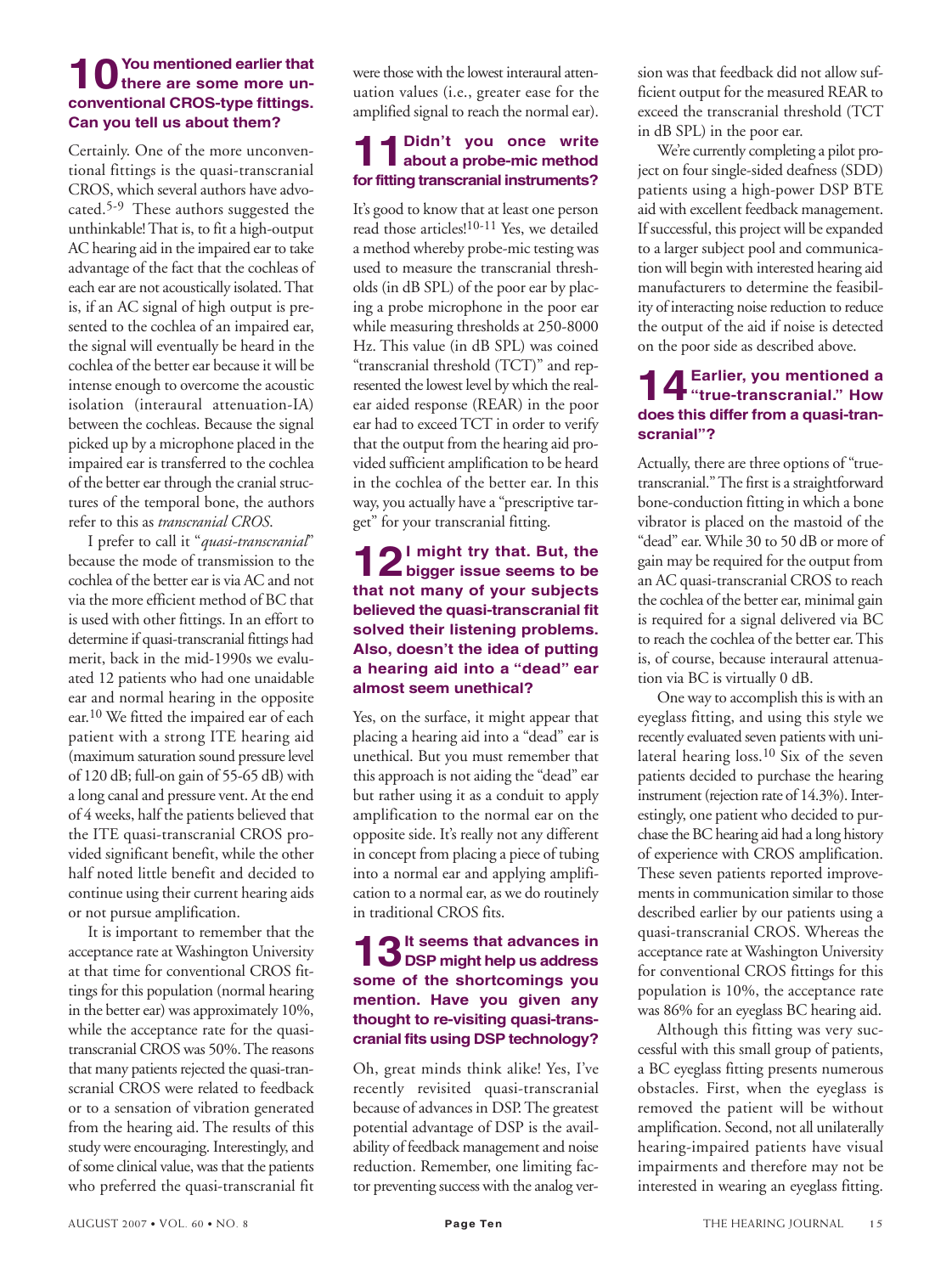This problem was solved for two patients by having the optician fit clear glass into the eyeglass frame. Third, it is very important for the bone vibrator to fit directly on the mastoid with sufficient static pressure to deliver the amplified signal effectively to the mastoid process.

## **15I've never fitted this type of hearing aid. Are bone-conduction hearing aids still available?**

Yes, an eyeglass BC aid is available (from Starkey Laboratories) with a series of 10 extension tips to place the bone vibrator directly on the mastoid. It is often necessary to make several visits to an experienced optician before the ideal placement and pressure are achieved. For some patients, the required pressure necessary for maximum benefit from this type of hearing instrument may cause irritation of the skin under the bone vibrator, discomfort, and headaches. These problems led to rejection by one of our patients, although he found the hearing aid fitting beneficial.

In addition, audiologists tend to avoid eyeglass fittings because they assume the patient would not be interested in it. A body BC fit is still available through Oticon and, I'm sure, from other manufacturers that make body aids. BC aids are also available coupled to a body aid with the BC vibrator held in place via a headband.

### **16As you say, traditional BC aids have many problems. I know there is now a Bone-Anchored Hearing Aid (BAHA) available. Can you tell me about that?**

Yes, in 2002, the Food and Drug Administration approved the BAHA by Cochlear Corporation for patients with UHL.12-16 Recently, the Divino, a digital version of the BAHA, was introduced. In the Divino, the directional microphone is encased in the unit, whereas in the previous Compact version, the directional microphone was an attached option. Even more recently, Cochlear Corporation has introduced the Intenso, which reportedly provides 13 dB greater output than the Divino. However, in the Intenso, a directional microphone is not encased in the device.

With the BAHA, the patient undergoes outpatient surgery during which a titanium screw and abutment are implanted into the mastoid process of the dead ear. In the adult, it takes about 3 months for the implant to osseointegrate with the mastoid bone before the BAHA device can be snapped into the abutment and fitted.

Currently, the BAHA is available in the Intenso, Divino, and Cordelle II. The Cordelle II provides about 13 dB greater output than the Divino and is typically used for patients who report that the gain provided by the Divino is insufficient. The Cordelle has a built-in telecoil (M/T/MT switch), a tone switch for low- and highfrequency attenuation, and K-Amp™ signal processing that permits adjustment of the compression kneepoint and the loudness boost.

The Divino has two programs (one for quiet and the other for noise) and uses a size 13 battery. It has a volume control/ on/off, tone control, and output control (AGCo). The Divino can connect directly to hearing assistive technology (FM, infrared, Walkman devices, etc.) via direct auditory input (DAI). Finally, a telecoil "wand" that plugs into the bottom of the Divino may be ordered as an option.

These devices transmit amplified sound directly to the skull without interference from the intermediate tissue. The BAHA consists of a titanium fixture anchored into the skull and a percutaneous titanium abutment that is attached to the titanium fixture and penetrates the skin. Finally, a processor is connected to the protruding part of the abutment. With the BAHA, no tissue is present to impede the transmission of the amplified sound and the processor does not press against the skin to cause irritation.

In January 2006 the BAHA became eligible for coverage under Medicare. On the surface, this would appear to be a positive step toward bringing this technology to older patients. Unfortunately, as of this writing, audiologists are not reimbursed for their time and expertise when fitting this device. For this reason, many facilities are rejecting this technology as an option for Medicare patients. And, because BAHA is being denied to our Medicare patients, it must be denied to *all* patients, including both other third-party reimbursed and our self-paying patients. For now, at least at the facility where I work, BAHA is not being offered to anyone.

# **17Who is a candidate for the BAHA?**

A patient for whom *no better alternative treatment* exists may be considered a candidate for the BAHA if he/she:

- (1) has a better-ear BC pure-tone average (BCPTA) at 500, 1000, 2000, and 3000 Hz that is 20 dB HL or better (the closer to 0 dB HL the better);
- (2) is free from a generalized disease process that could result in poor wound healing;
- (3) is unable to use conventional AC or BC hearing aids;
- (4) is strongly motivated to try this surgical procedure;
- (5) is able to understand the objectives and expectations of this method of amplification;
- (6) is psycho-emotionally stable enough to maintain the hygiene of the percutaneous titanium abutment;
- (7) is at least 5 years old.

## 18<sup>Earlier, you said there are<br> **18** three true BC options.</sup> **You've mentioned two.What's the third?**

A fitting option that recently became available for UHL patients is the TransEar from Ear Technology Corporation (for a photo, go to www.transear.com). With this device, acoustical signals are transferred to a small BC vibrator encased in an earmold placed in the ear canal of the poorer ear. The BC signal in the poor ear is then transferred to the cochlea of the better ear via BC. The signal processing is digital and can be programmed through NOAH to shape the frequency response. This device is available with two programs with different frequency responses. The first program is for quiet listening conditions, while the second program is designed for listening in noise.

I tried this product with three patients at our clinic. Two were current users of the BAHA, while the third had no prior experience with amplification. Unfortunately, due to problems related to feedback, the patients were unable to achieve a sufficient amount of gain. Based on these observations, the manufacturer redesigned the wire connecting the BTE to the BC encased in the ear canal and produced a bone vibrator is significantly smaller than the initial product. I've tried this newer version on three subjects and thus far it has resulted in significant improvement over the first version in the amount of achievable gain,